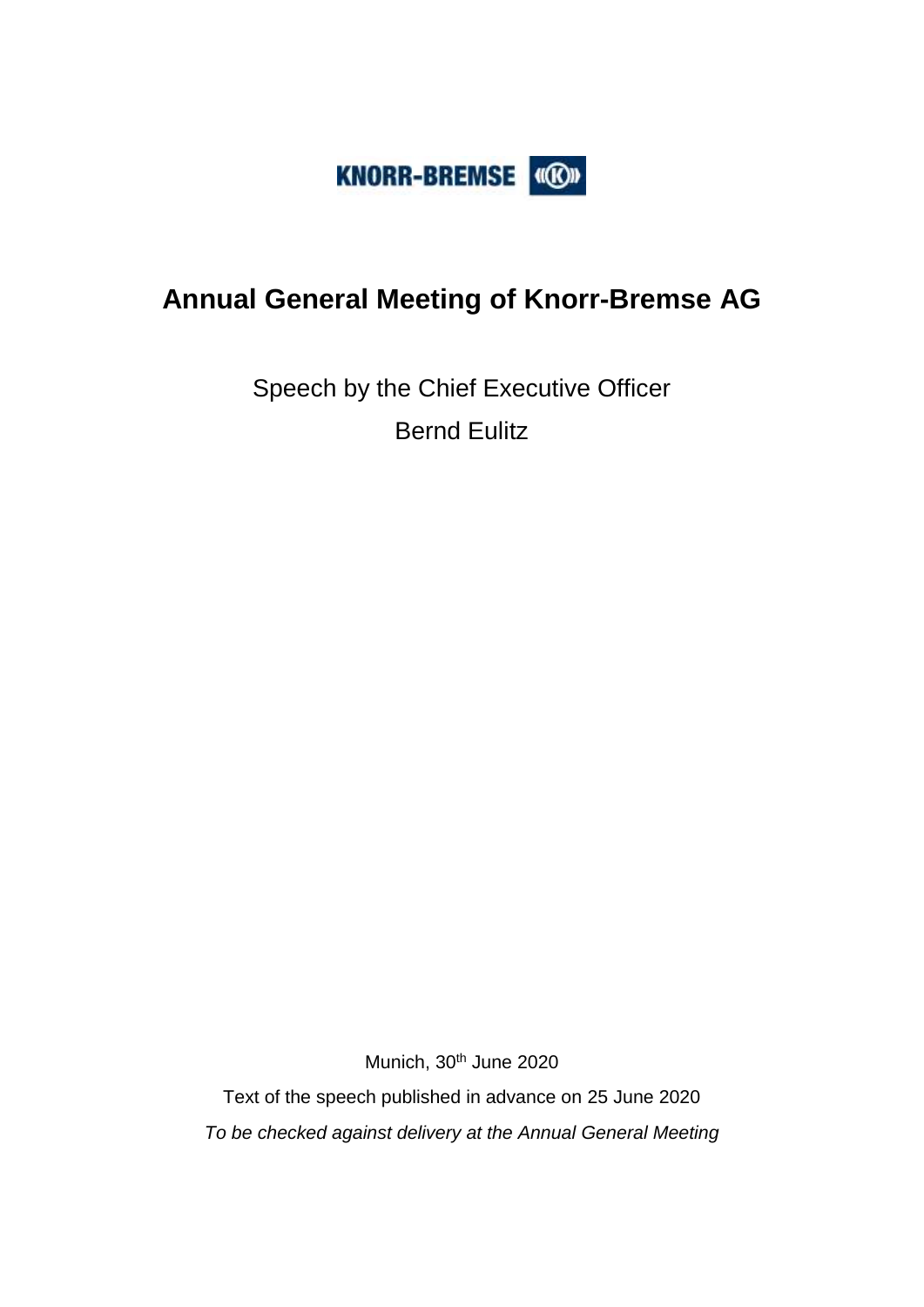#### *Welcome address:*

Thank you, Professor Mangold.

Dear shareholders,

shareholder representatives,

Mr. Thiele and everyone else,

Welcome to the Annual General Meeting of Knorr-Bremse AG after its first full fiscal year on the stock exchange. My colleagues on the Management Board, Dr. Laier, Dr. Wilder, and I are delighted you could join us today.

## *Remarks on the Covid-19 pandemic:*

We would have preferred to be able to greet you in person, as we did last year, but extraordinary times call for extraordinary measures. We are all doing our bit to stop the spread of the pandemic and want to protect your health and our own. This is why we are reporting today from our headquarters here in Moosacher Strasse in Munich via a live video link.

The Covid-19 pandemic affects us all and poses major challenges for our society and the global economy. Even our company is not immune to the virus and all of its repercussions.

I would like to start by paying tribute to our 29,000 employees worldwide: Thank you for your support, flexibility, and commitment – recent weeks have been characterized by uncertainty and an unusual working environment. I would like to take this opportunity to especially emphasize the achievements of those whose lack of child care or other double burdens makes working a particular challenge. We did the best we could to be flexible in response to the situations that arose, but even so the last few months have tested our patience and endurance.

The safety and well-being of our staff has always been our top priority, especially in these unprecedented times.

This is the reason we took steps early on to help our colleagues in China by immediately supplying them with face masks and other hygienic products after the outbreak of the pandemic. In late January, our team in China formed a crisis unit to establish appropriate measures for dealing with Covid-19. We fell back on these first in Europe and then at all other sites of the Knorr-Bremse Group as well so as to promptly adjust our operations to the situation. Within the space of a few days, we had

- implemented sweeping hygiene and safety measures group wide,
- canceled almost all business trips,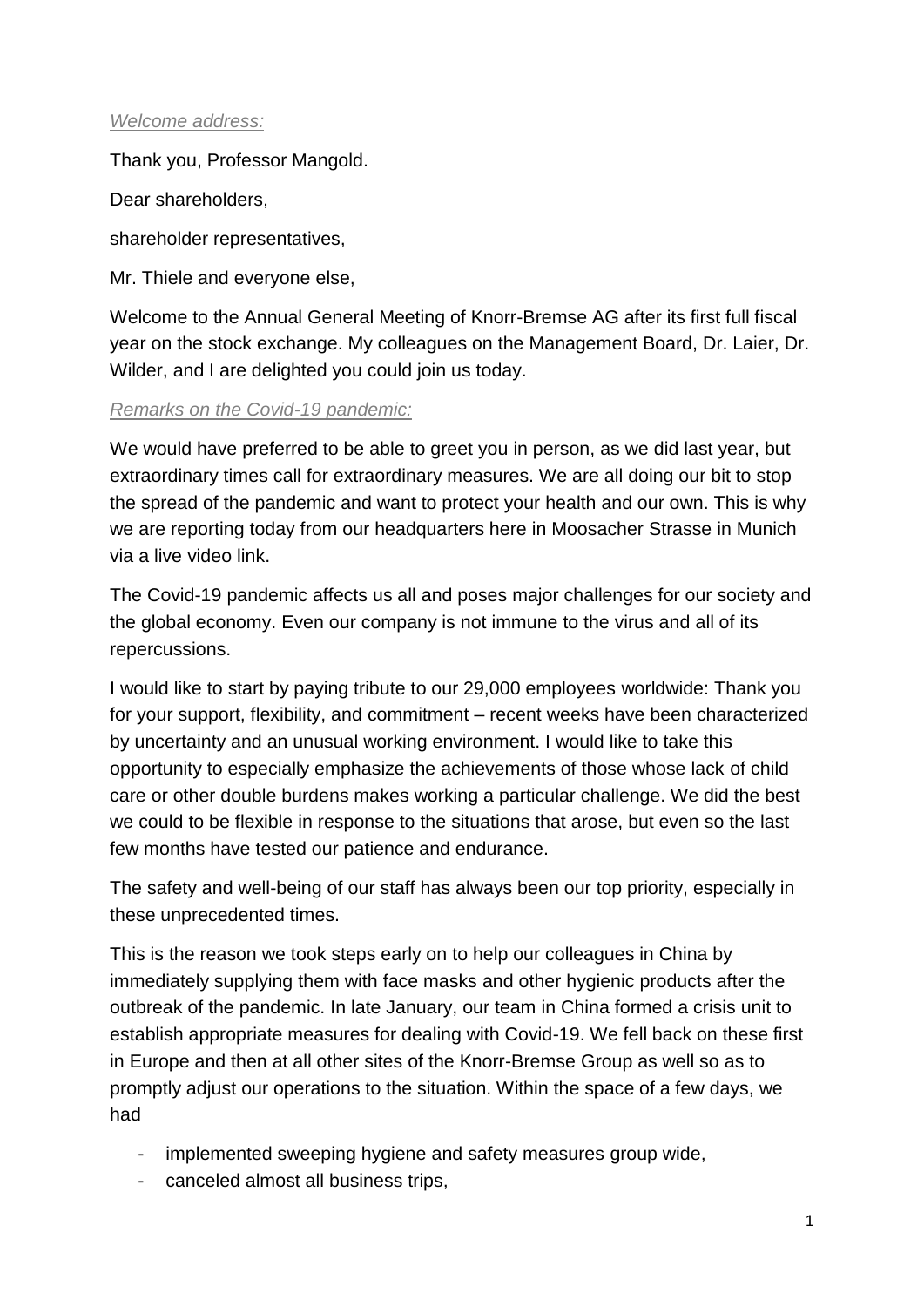- organized the departments into two independent teams, where it was absolutely necessary for people to work at the plants,
- arranged for almost all our administrative employees to work from home, and
- set up a hardship fund for providing emergency aid to employees.

All of these measures have been and are still observed in an exemplary manner and continue to work seamlessly.

This is ultimately because we agreed on all measures – at least in Germany – at an early stage and in close cooperation with the employee representatives, which I would like to warmly thank for the constructive and pragmatic collaboration. It allowed us to jointly implement short-time working arrangements that became necessary at individual sites quickly and expeditiously – along with comparative programs outside Germany.

In March, the spread of the coronavirus pandemic and its effects on our business processes gained considerable momentum, leading to very mixed responses in the markets. While the rail vehicle business was impacted to a lesser extent because its long-running projects make it less vulnerable to short-term impacts, the cyclical commercial vehicle business slumped. Both of these segments were severely impacted by the temporary shuttering of customer and supplier manufacturing plants.

Due to early and very effective supply chain management, we succeeded in largely minimizing any gaps in supply or avoiding them altogether through intercompany deliveries. As a result, the supply chain did not fall apart, even for our customers – also thanks to a localization strategy that demonstrated our reliability to customers in recent months.

Despite the diverse challenges we faced and notwithstanding all distancing rules and travel bans, it is fair to say that all of us at Knorr-Bremse have grown closer to one another in these times. In the final analysis, the pandemic affected us on all continents, and we have not yet returned to normality anywhere in the world. However, I firmly believe that together we can overcome these challenges effectively.

On that note, I would like to thank my colleagues on the Management Board for the close and fruitful cooperation. I myself had only been at Knorr-Bremse for three months when Covid-19 started spreading. In this short but intensive period, we coalesced into a strong team.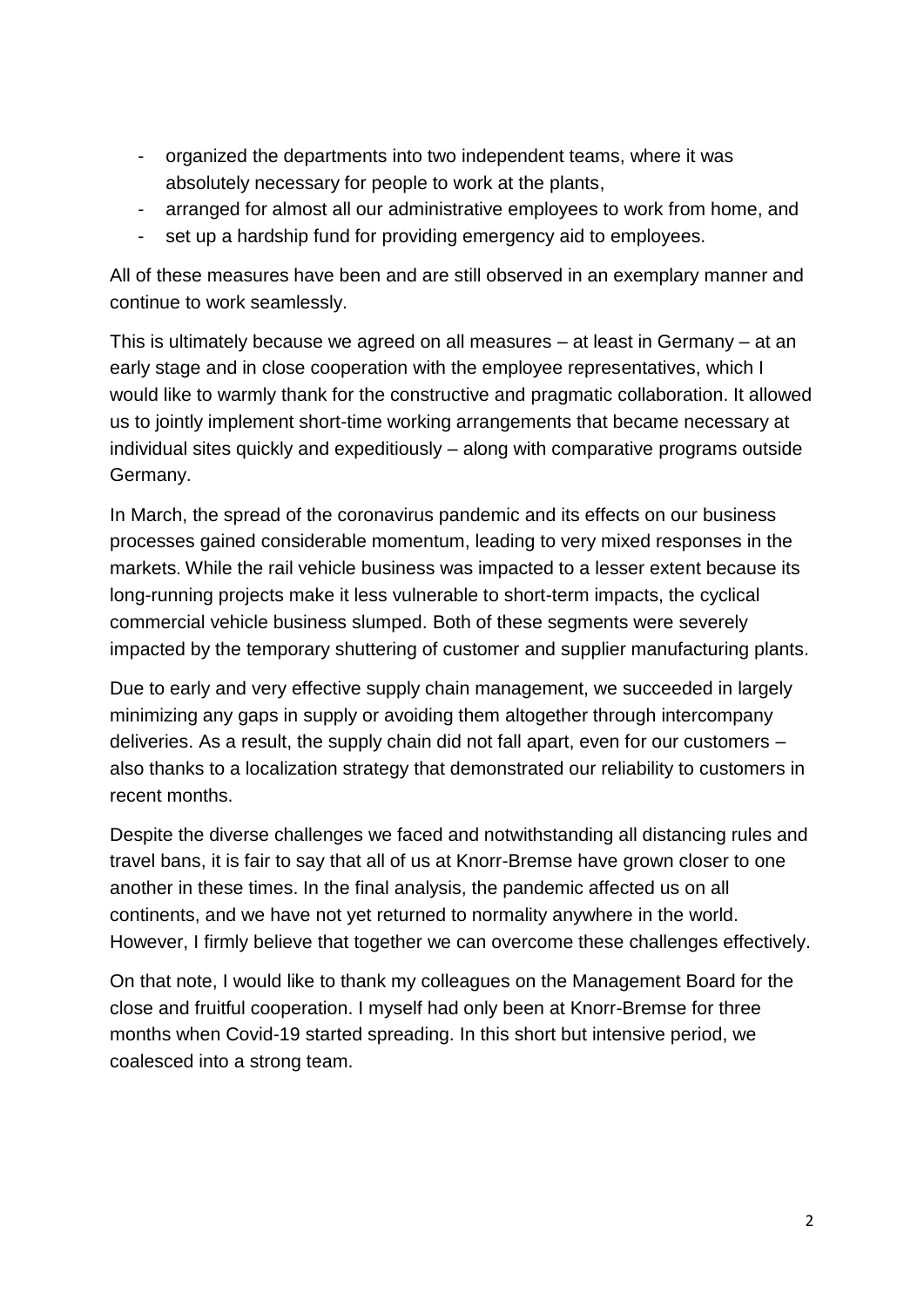## *Welcoming of the new CFO:*

In this context, I would like to join Professor Mangold in giving a warm welcome to Mr. Weber – I am looking forward to working with you and I am confident that Knorr-Bremse will benefit enormously from your experience and expertise. I would like to thank Mr. Heuwing, your predecessor as CFO of Knorr-Bremse, for the huge contribution he has made to the company's development – particularly in relation to the IPO – and also for assisting me during my induction.

## *Financial year 2019 and company anniversary of Heinz Hermann Thiele:*

## Ladies and Gentlemen,

2019 was Knorr-Bremse's first full year on the capital market – and it was an excellent year despite initial signs of a slowdown in the commercial vehicle segment in the second half. Thanks to its exceedingly strong business performance in 2019 and due to its robust financial situation, Knorr-Bremse is well positioned to overcome the current challenges in a fitting manner.

Last year we completely met our guidance for the capital market and cemented our position as market leader. This once again demonstrates the extreme resilience of our business model.

Besides its good operating results, our company had another reason to celebrate last year: the 50th anniversary of the company's foundation by Heinz Hermann Thiele. His strategic foresight not only made the company a global market leader and a leading international industrial company, but also ideally prepared it well for the capital markets. By taking the company public in October 2018, Mr. Thiele further strengthened Knorr-Bremse's long-term future.

## *Development of the share:*

Shares of Knorr-Bremse AG have performed outstandingly well since the company's IPO in October 2018. Listed on the MDAX since March 2019, Knorr-Bremse was ranked 22nd there at the end of the year in terms of market capitalization.

Knorr-Bremse shares finished 2019 trading at EUR 90.75. This translates into gains of 15.4 percent compared with the closing price of EUR 78.62 at the end of 2018.

In this connection it is important to note that in the 2019 reporting period we confirmed the Gold status of our sustainability performance to customers in the EcoVadis rating. MSCI ESG Research, the world's largest provider of sustainability analyses, gave Knorr-Bremse an A-rating in 2019 for the first time, the third-best category. In addition, we were included in the new DAX 50 ESG index.

The positive trend also continued in the opening months of 2020. The market volatility during the peak of the Covid-19 pandemic led to a brief drop in mid-March,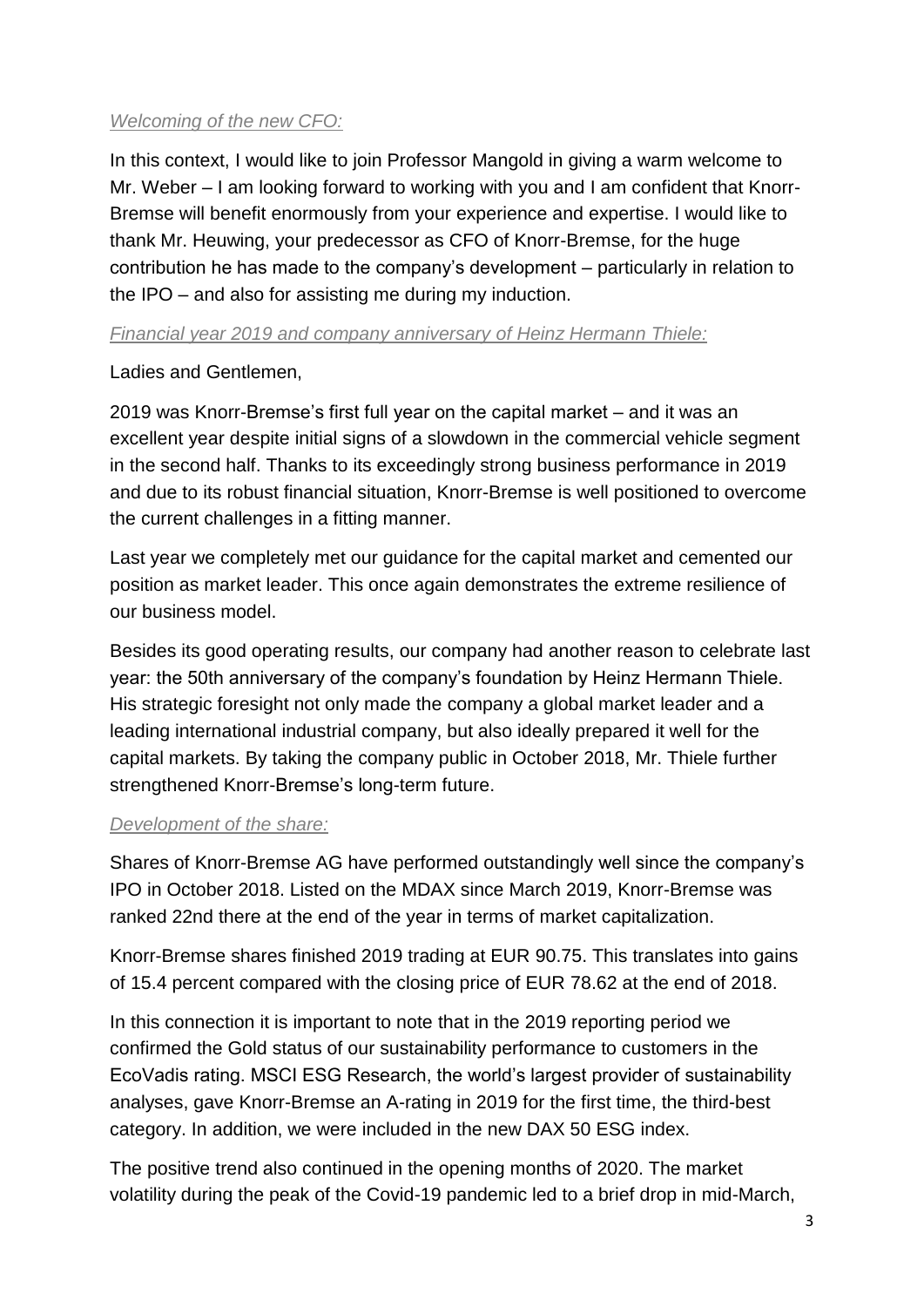which even Knorr-Bremse was unable to escape. Our shares sustained only minor losses and have since performed quite positively. The closing price on Wednesday, June 24, 2020 was EUR 90.21. Knorr-Bremse's share price has remained virtually unchanged since the beginning of the year, and has clearly outperformed the MDAX, which has lost around 10%.

## *Proposed dividend:*

It is important to us that you, as shareholders of Knorr-Bremse AG, benefit appropriately from the success of the past fiscal year and also increase your trust in us.

This is the reason why the Management and Supervisory Boards are standing by their dividend policy despite the unstable market conditions and are proposing to the General Meeting that a dividend of EUR 1.80 be paid for the last fiscal year.

EUR 1.75 had been paid out for the previous year. A dividend of EUR 1.80 gives a payout ratio of 46 percent of consolidated profit in accordance with IFRSs. This puts the ratio within the range of 40 to 50 percent that we defined in our dividend policy.

Incidentally, we will also pay our employees a commensurate share of profits for the 2019 fiscal year. As arranged in 2018 with the employee representatives in a threeyear agreement for the German sites, employees will receive both the agreed 1.5 percent pay rise and a bonus of 12 percent of one month's salary in July.

# *Key financial figures 2019:*

Ladies and Gentlemen,

Let's now take a look back at the past fiscal year together.

Order intake rose by 0.9 percent and reached a new record of EUR 7.1 billion, underscoring Knorr-Bremse's resilient business model. Our order book reached EUR 4.7 billion at the end of 2019.

We lifted our revenues by 4.8 percent to EUR 6.9 billion, continuing our dynamic revenue growth.

Both of our divisions, Rail Vehicle Systems and Commercial Vehicle Systems, contributed to this dynamic growth and grew faster than their respective markets. They continued to expand their market share slightly and set themselves even further apart from their competitors. The two divisions benefited in particular from the robust aftermarket business and the strong business performance in the Asia-Pacific region.

Revenues in our Rail Vehicle Systems Division saw higher-than-average growth of 5.6 percent to EUR 3.7 billion, while the rail vehicle market grew by 2.6 percent.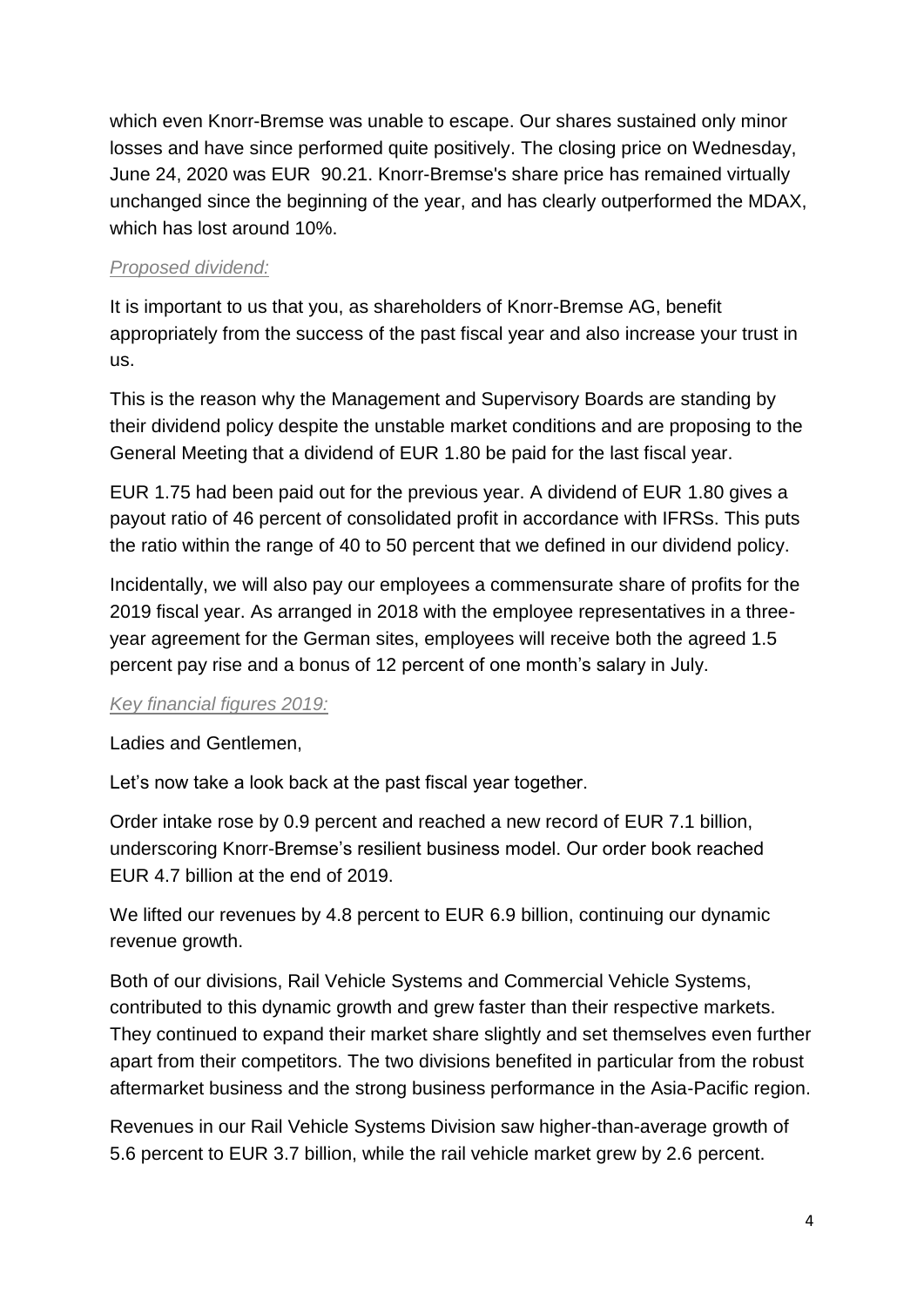Our Commercial Vehicle Systems Division boosted its revenues by 3.8 percent yearon-year to EUR 3.3 billion, outperforming global commercial vehicle production, which tanked 4.5 percent.

Our consolidated earnings demonstrated similar momentum. Earnings before interest, taxes, depreciation, and amortization increased by 12.8 percent to EUR 1.3 billion. This gave us an EBITDA margin which at 19.2 percent was a substantial 140 basis points higher than the prior-year figure. The Rail Vehicle Systems Division generated an EBITDA margin of 22.3 percent, while the Commercial Vehicle Systems Division achieved a margin of 15.4 percent. Net profit rose by 0.4 percent to EUR 632 million and laid the foundations for today's dividend proposal.

At nearly EUR 1.9 billion, cash and cash equivalents at the end of 2019 was up 7.1 percent on the prior-year figure. This brought its share of total assets to 27.5 percent.

Last year was once again marked by the effective implementation of our strategy at operating level: We

- grew our aftermarket business to 34 percent of total revenues,
- systematically divested ourselves of unprofitable units, and
- stepped up our M&A activities in terms of growth and innovation.

My colleagues Dr. Laier and Dr. Wilder will tell you more about these shortly.

## *Responsibility and sustainability:*

Ladies and Gentlemen,

This year's annual report was all about driving responsibility.

Companies' ratings in terms of sustainability or ESG criteria – ESG stands for Environmental, Social, and Governance – are becoming more and more important for all investors. Knorr-Bremse has been providing information about its own progress in sustainability management in a separate report since 2011. As I said at the annual press conference in March, sustainability is primordial for Knorr-Bremse.

For more than ten years, the concept of sustainability has been a fixed part of our corporate strategy, even preceding the current political and scientific debate on the effects of climate change. We have now expanded our climate strategy again to a considerable extent. We aim to be not only profitable but also sustainable in our actions, safeguarding the interests of our customers, employees, and shareholders alike.

As a manufacturing company with global value chains, Knorr-Bremse is able to actively foster mitigation of climate change. This is the reason we have set ourselves ambitious targets. These are based on the Paris Agreement, which aims to limit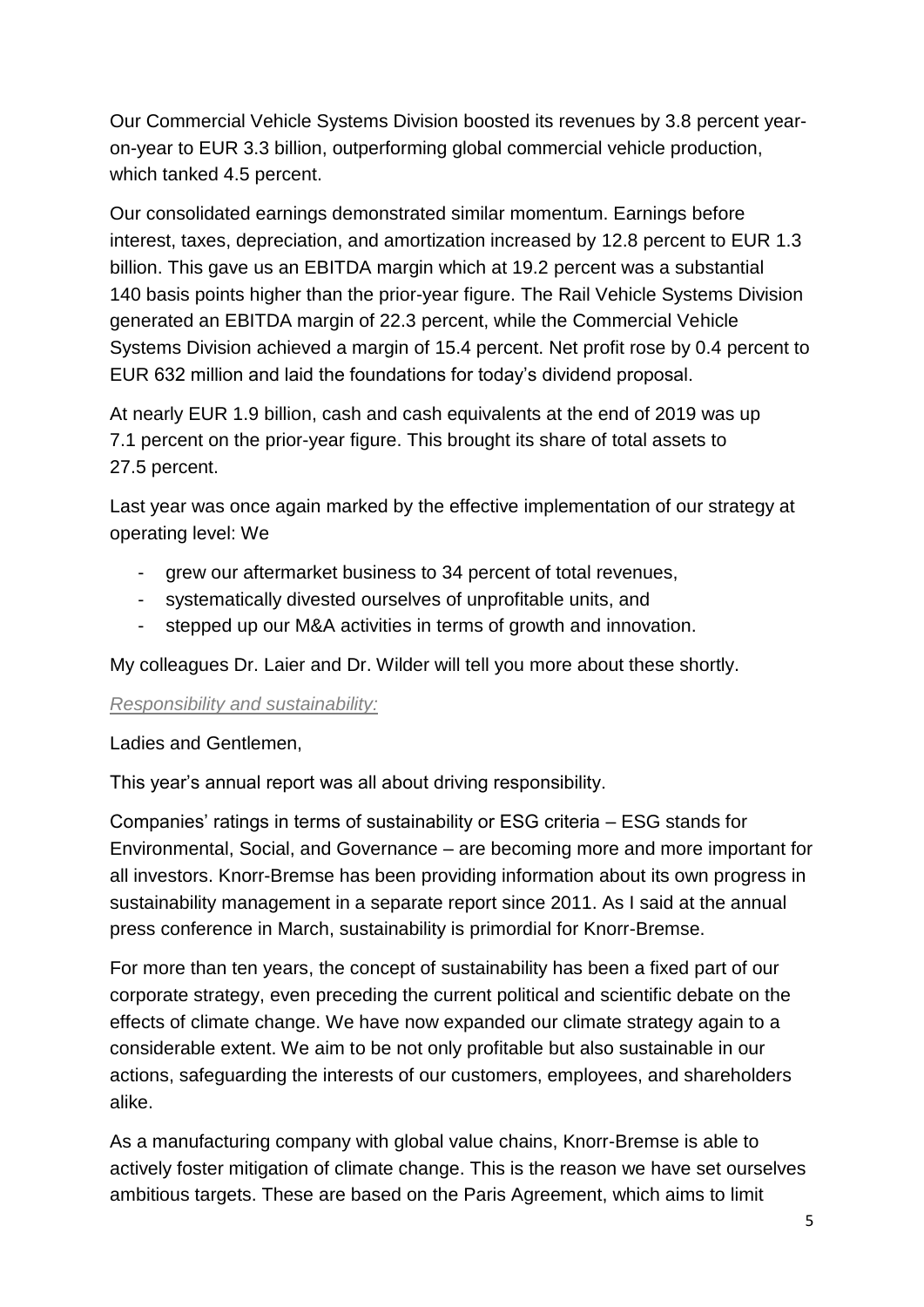global warming to no more than 1.5 degrees Celsius, and thus on the latest scientific findings. Our climate action plan has two goals:

- 1. First, we aim to halve our  $CO<sub>2</sub>$  emissions by 2030.
- 2. Second, Knorr-Bremse is committed to becoming climate-neutral already from 2021 – the Group will therefore be one of the first large industrial companies to achieve this important goal.

We intend to halve our CO<sub>2</sub> emissions in three ways:

- through efficient use of energy,
- by producing green energy ourselves, and
- by buying in renewable energy.

In 2019, Knorr-Bremse lowered its absolute CO<sub>2</sub> emissions by approximately 10 percent. Alongside the optimization of sites worldwide in terms of production processes and architecture, this was largely attributable to the purchase and generation of renewable power. One such example is a 600 kilowatt solar power installation that was put into operation at our plant in Pune, India, at the end of 2017. Thanks to the electricity generated, on sunny days the site can lower its electricity purchases and thus reduce its energy costs. Since 2017, the two Hungarian sites in Budapest and Kecskemét have also been supplied with electricity that comes exclusively from renewable energy sources.

In Germany we will also continue to play a pioneering role in relation to climate change mitigation.

Our Head of Corporate Responsibility, Stefan Bräuherr, will now give us specific insights into our Munich site, which implemented a whole range of energy optimization measures when its façade was being renovated last year:

# […]

Thanks very much to Mr. Bräuherr for this insightful overview.

What we are unable to avoid in terms of CO<sub>2</sub> emissions, we will compensate by buying higher-priced carbon offset certificates, though we are currently also looking into setting up our own climate projects.

And this is not all: We are currently considering extending our strategy for mitigating climate change to our value chains and plan to require our suppliers to comply with our sustainability criteria.

With our product portfolio we are also making an active contribution in both divisions and are helping our customers to reduce emissions. The Ecodesign working group gathers specialists from the company's two divisions as well as from the Corporate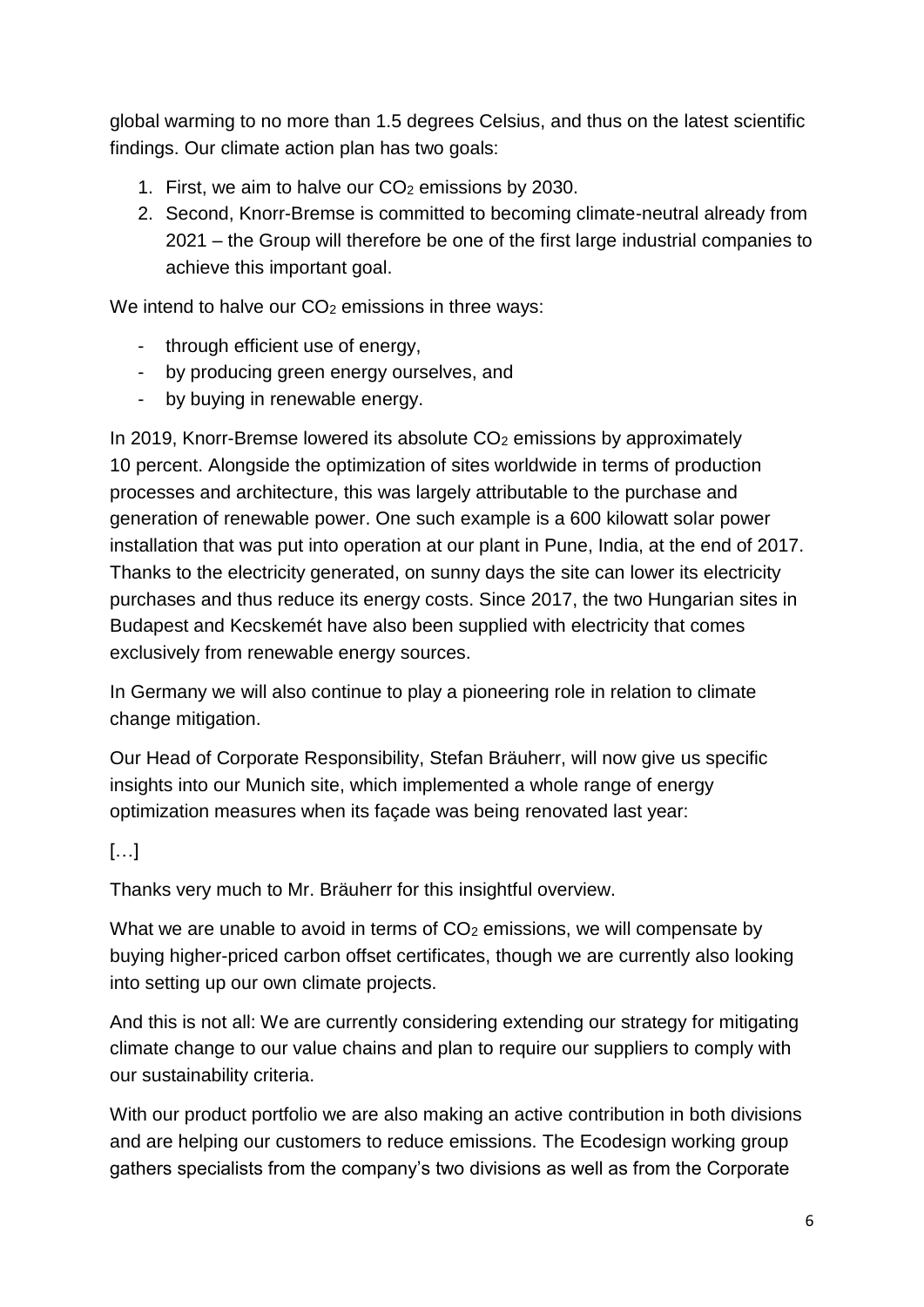Responsibility unit. They work together to reinforce sustainability and environmental protection in the product development process.

I am confident that our efforts will not only have positive effects for society and the environment, but that our company will also benefit from them financially in the long term.

"Responsibility" at Knorr-Bremse goes far beyond the environment. The "social" element of the ESG criteria is also a major concern for us. I have already addressed our particular responsibility for our own employees and their health in times of Covid-19. Together with our employees we also fulfill our social responsibility. It is very important to us to meet this responsibility even, and especially, in these turbulent times and to strengthen the communities at our locations and create prospects for people in need.

Knorr-Bremse's social commitment is focused on global and local challenges – with the non-profit organization Knorr-Bremse Global Care and the Local Care initiative. Knorr-Bremse Global Care was founded 15 years ago now by Mrs. Thiele-Schürhoff. The globally active non-profit organization helps people who are experiencing hardship through no fault of their own and offers them new prospects for the future. We provided over EUR 2.2 million in funding to Knorr-Bremse Global Care in 2019. These activities are supplemented by our employees' direct social activities in the Local Care initiative. Closely integrating the sites – of which there are more than 100 in over 30 countries – is of the utmost importance to us. This is because with every site Knorr-Bremse has the possibility to indirectly influence the economy of the region in question. Worldwide, some 700 Local Care projects were implemented on all continents in 2019. These focused mainly on education and social cohesion. Over 5,000 employees actively participated in Local Care projects, which was an outstanding achievement.

## *Q1 2020:*

Ladies and Gentlemen,

I would now like to say a few words about recent events and developments.

In spite of the market turbulence, we started the year on a sound footing, which once again demonstrates the resilience of Knorr-Bremse, particularly in comparison with our competitors and other companies in the capital goods sector.

We responded rapidly to the challenges of the Covid-19 pandemic and launched a comprehensive action program to protect the health of our employees in the challenging environment, safeguard the company's stability, and ensure our delivery capacity: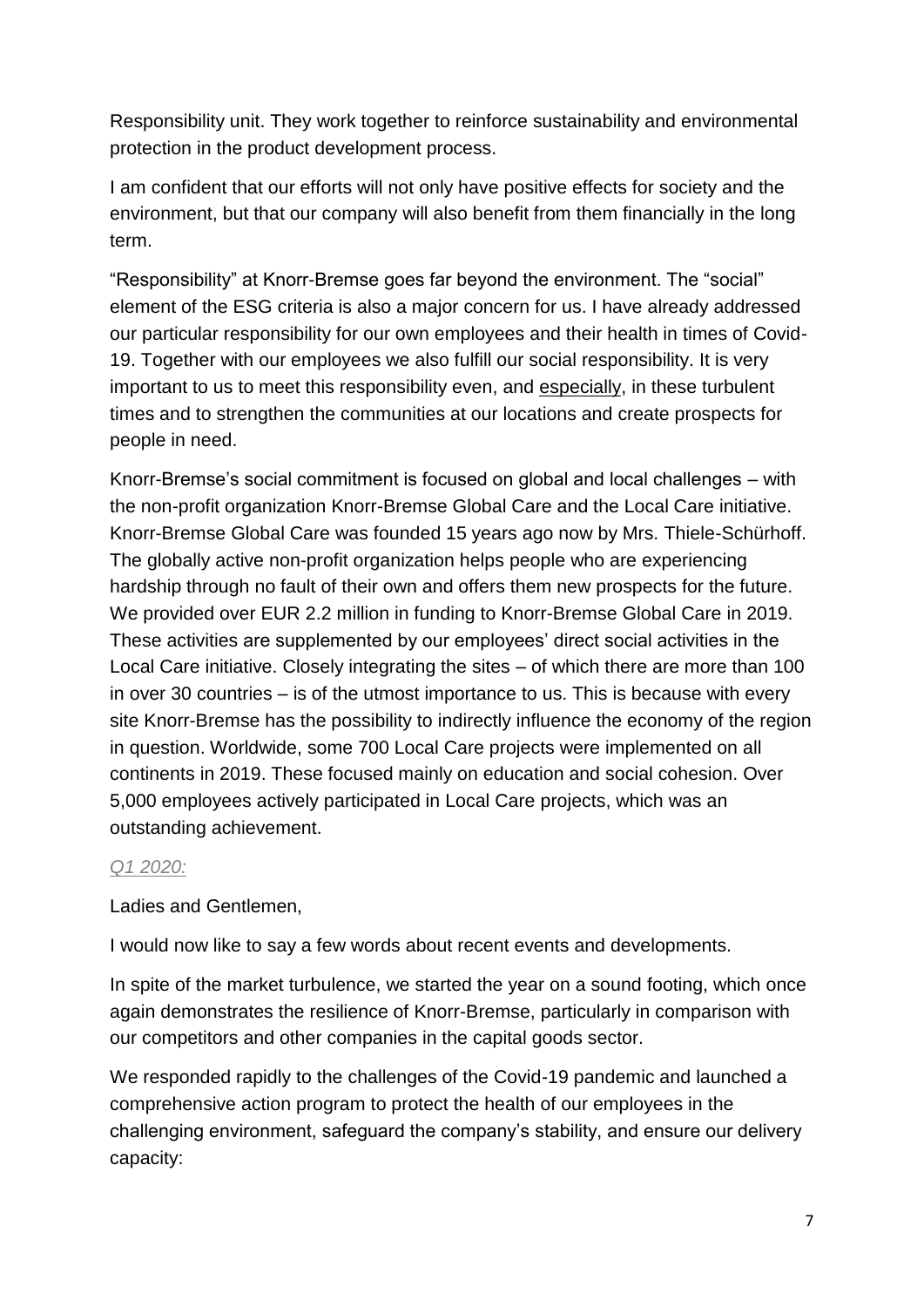One of the steps we took was to increase our operating scope by drawing on an additional EUR 750 million credit facility on top of our existing cash and cash equivalents of over EUR 1.8 billion.

On the other hand, we implemented personnel measures at an early stage, building on the preparations made in 2019. These included introducing reduced working hours at individual sites in Germany and taking similar measures at other European sites, but also implementing cost-cutting programs with layoffs.

Furthermore, our consistent localization and our dual sourcing strategy in purchasing have proven their worth in supply chain management – so far, our supply chain has not been significantly disrupted, which has enabled us to avoid triggering bottlenecks at our customers.

In this respect, our European and American operations have benefited greatly from the experience of our colleagues in China, where we were able to recover fast and reopen our plants.

In the Asia/Pacific region, where the pandemic began and first had an impact, we actually lifted revenues by 2 percent to 29 percent. In our other regions – Europe and North and South America – our business tapered off slightly in the first quarter. We can sum up by saying that the measures we implemented promptly and at an early stage helped us to generate solid first-quarter results in both divisions.

Order intake stood at EUR 1.6 billion, down 16 percent compared with the prior-year quarter. This was due to the initial effects of the coronavirus pandemic, especially in China, the anticipated effect of weaker demand momentum in the truck market, and the award of larger contracts in the rail vehicle segment, which varied from year to year.

Even so, our order book was largely level with the previous year at EUR 4.7 billion, underpinned by a higher order backlog in the rail vehicle segment.

At EUR 1.6 billion, revenues fell 7.3 percent short of the figure for the first quarter of the previous year, a drop of EUR 128 million.

The share of total revenues accounted for by the Group's aftermarket business climbed to 37.0%.

In view of the forecast downturn in revenues in the North American and European commercial vehicle market, the Truck division had already initiated strict cost control in 2019 along with a program to improve efficiency. This was considerably intensified in the first quarter of 2020, expanded to the entire Group and systematically implemented, mitigating the adverse effects of Covid-19 on the Group's EBITDA margin, which fell from 19.0 percent to 17.8 percent in the first quarter of this year.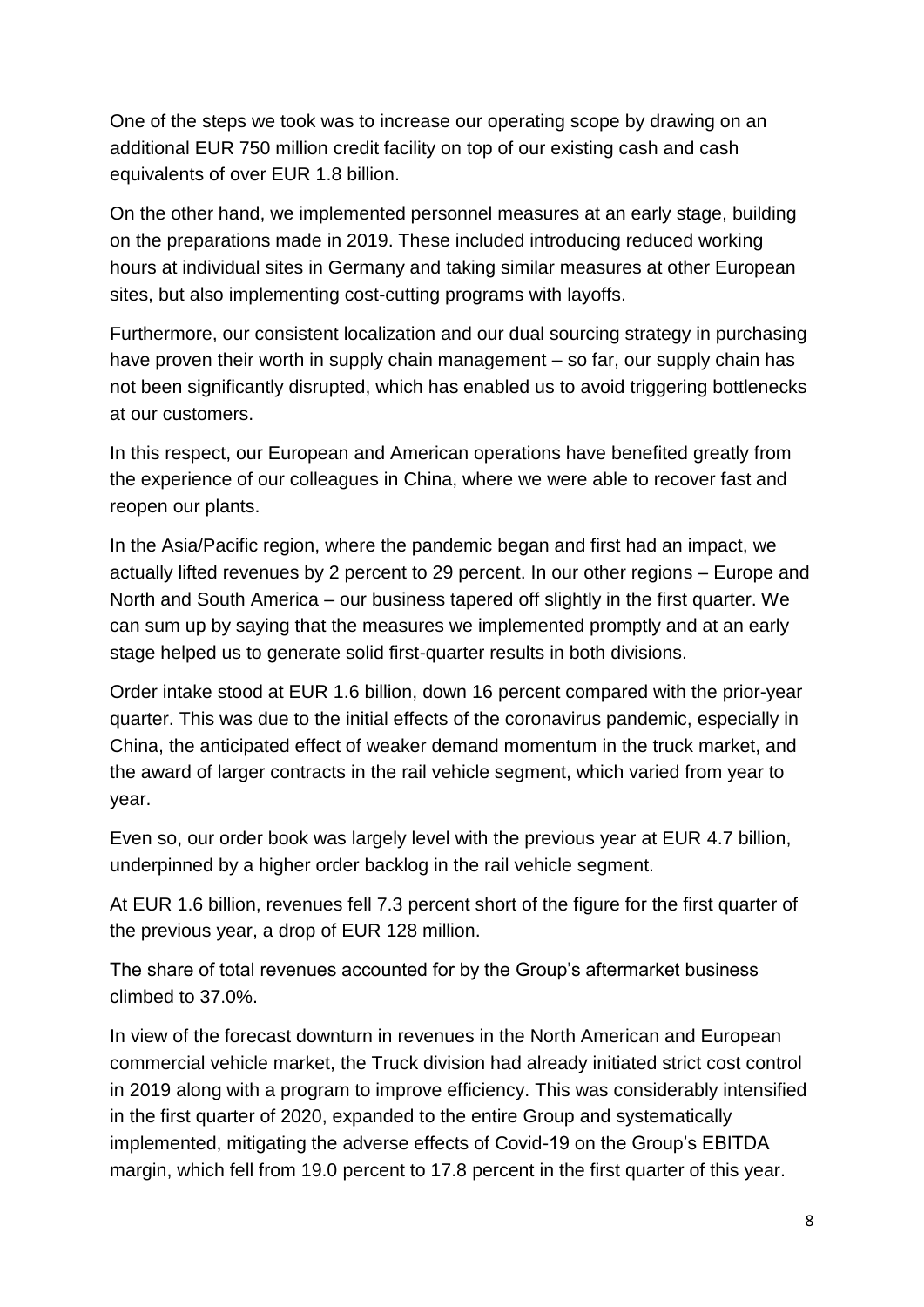Despite the savings measures, investments in the future were continued with a high R&D ratio of 6.2 percent.

Knorr-Bremse's financial situation is very sound. In mid-May, we had cash and cash equivalents of EUR 2.5 billion after drawing on additional credit facilities of EUR 750 million in March and April. This, along with net debt of close to zero, means the company is on a very solid financial footing.

Given the global pandemic and the difficulty of predicting its effects on our sales markets, it is still difficult to issue a forecast for business performance in 2020. For this reason we, like many other companies in these uncertain times, have retracted our guidance for the 2020 fiscal year. We expect to be able to issue a forecast for 2020 with our Q2 communication.

## *Corporate Strategy:*

Ladies and Gentlemen,

Our corporate strategy has proved successful and will continue to provide the basis for profitable, sustainable growth in the future. It comprises five core elements:

- 1. We will take advantage of the opportunities arising from the global megatrends of relevance for us – urbanization, sustainability, digitalization and automated driving – and focus our offering accordingly. These megatrends are shaping our society and driving our business worldwide by increasing demand for new technological solutions. They are underpinned by regulatory requirements and government investment programs. Knorr-Bremse is ideally positioned to play a major role in shaping these megatrends.
- 2. We will continuously expand our technological lead. We invest around 6 percent of our revenues in Knorr-Bremse's innovation capacity and are continuously expanding our research and development activities worldwide – always in tandem with our customers to ensure solutions with clear added value. Knorr-Bremse's innovation capacity is further strengthened by our approximately 3,600 R&D employees and some 12,000 individual patents granted or pending. This enables us to develop solutions for the customers of both our divisions. In the past fiscal year, for example, we upped our R&D capital expenditure by 9.1 percent to EUR 397 million.
- 3. Another important element of our strategy is that we derive maximum benefit from our global presence with more than 100 sites in over 30 countries and hence our close proximity to customers to boost our market share and be firmly positioned in the growth markets at a local level. As a partner, we win over our customers worldwide with our local market expertise and